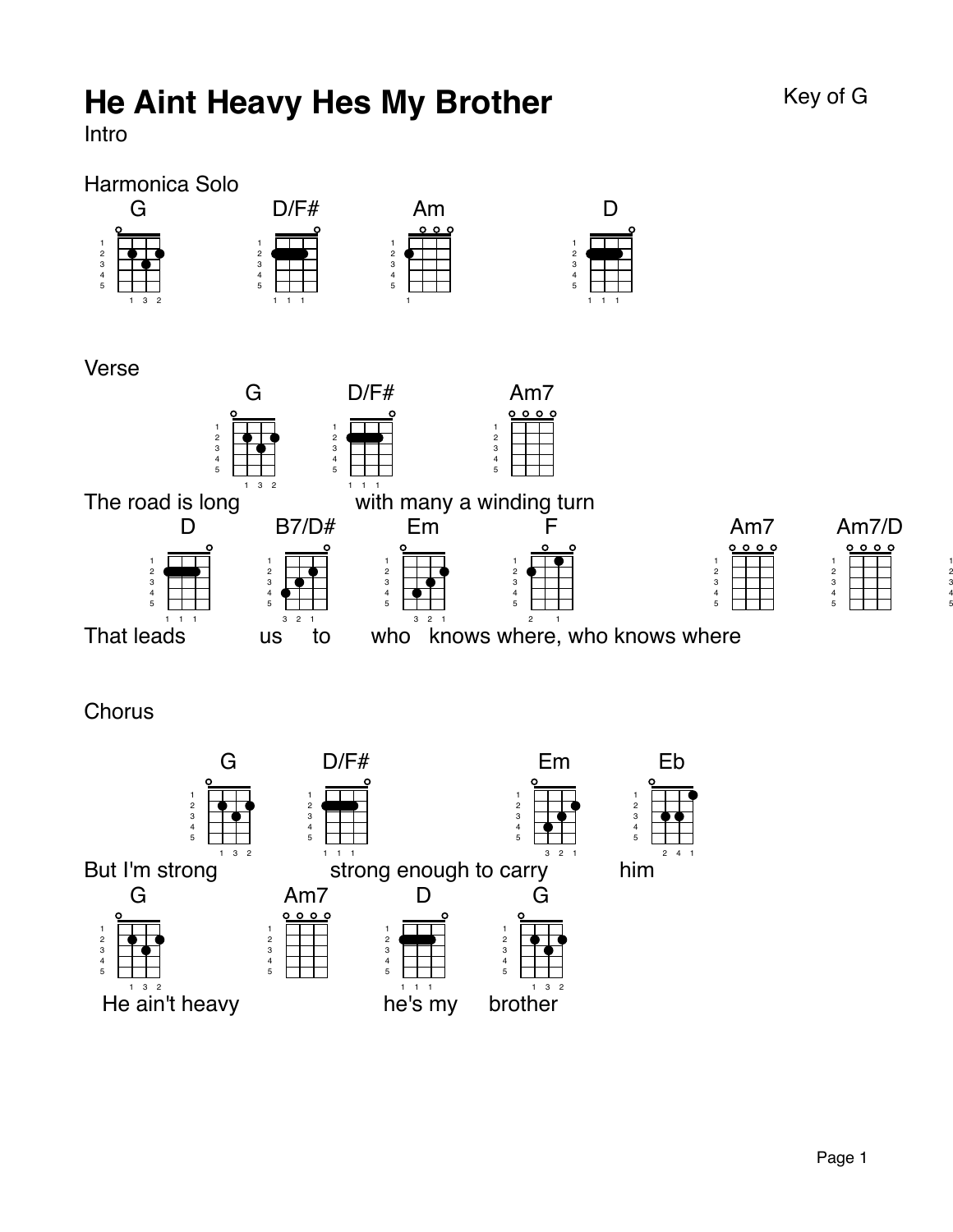#### Verse





## **Transition**



Bridge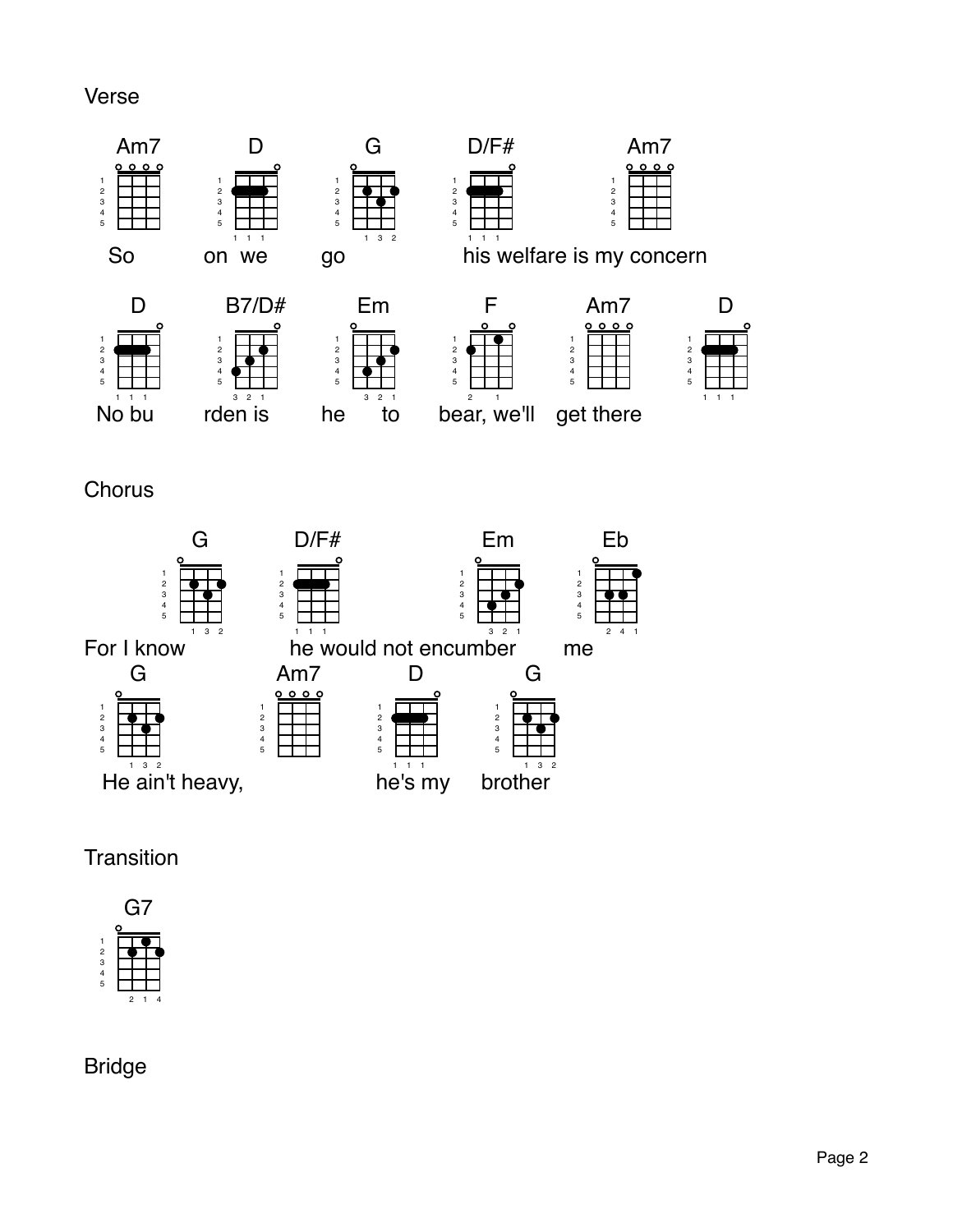

B7/D#

2 1

e're on the way to

Em

F

1

there, why not share

Am7

2 1

Am7

D

 $\mathsf{While}^{\text{!`}}\mathsf{w}$ 

Page 3